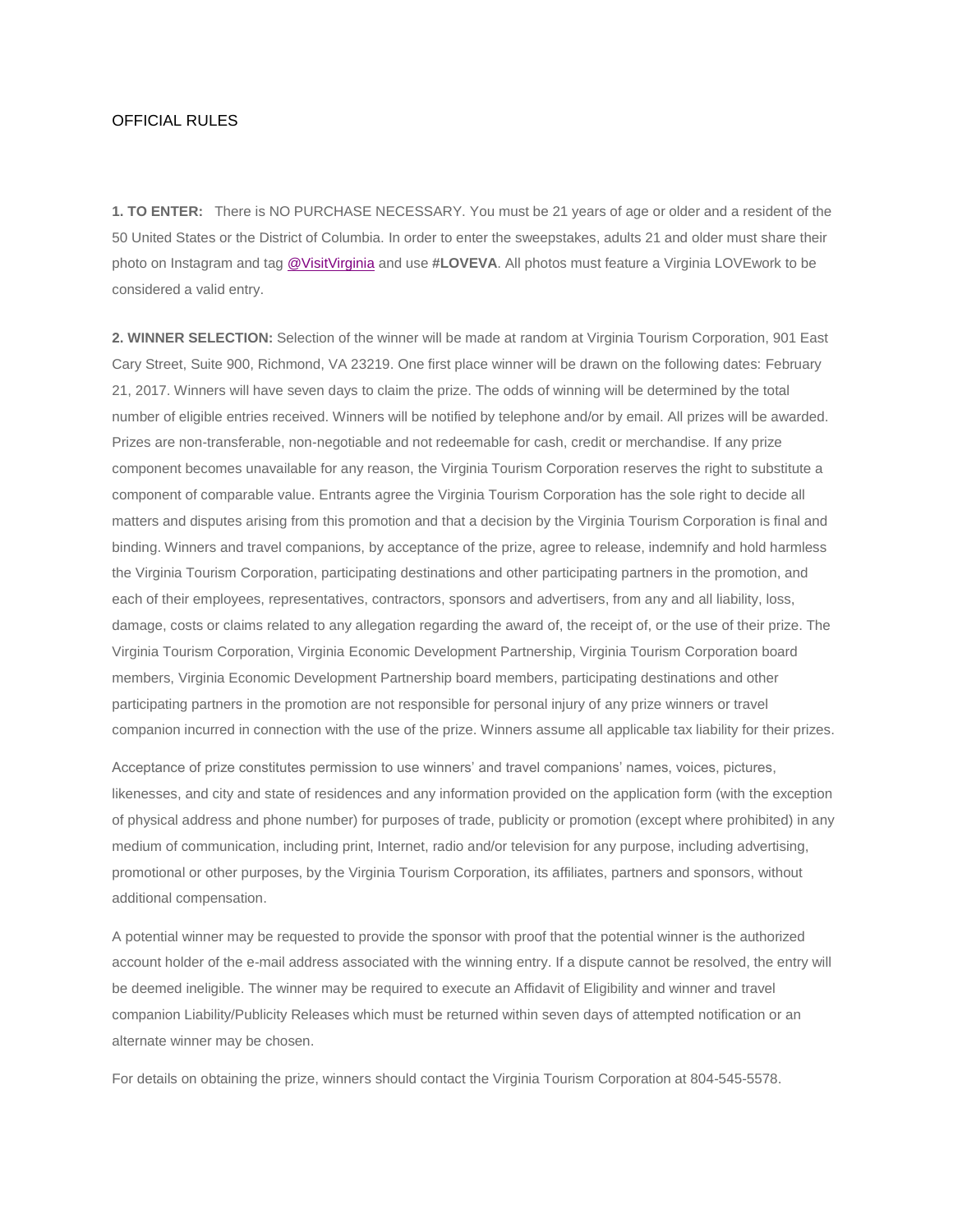**3. PRIZES:** The sweepstakes period runs from 12 a.m. (midnight) on February 10, 2017 to 12 a.m. (midnight) on February 19, 2017, Eastern Time. There is one First Prize described below.

One lucky winner will be randomly drawn to receive a free one night stay at Richmond's historic Jefferson Hotel, the region's only Forbes Five Star and AAA Five Diamond Hotel.

**4. ELIGIBILITY:** Only one entry per person and one winner per household. Sweepstakes are open only to legal residents the 50 United States and the District of Columbia, who are 21 years of age or older. The sweepstakes are void where prohibited by law or restricted. The sweepstakes are not open to employees or immediate family members of the Virginia Tourism Corporation, Virginia Economic Development Partnership, participating destinations, and other participating partners in the promotion, Virginia Tourism Corporation's board members or their immediate family, and Virginia Economic Development Partnership's board members or their immediate family.

Winners must be 21 years of age or older. Winners' travel companions must be one of the following: a) 21 years of age or older, or b) if travel companion is a minor, must be the child or legal ward of the winner, or c) if travel companion is a minor and not a child or legal ward of the winner, then the winner must provide such minor's parent or legal guardian's notarized written permission and liability/publicity release prior to ticketing of prize. The winner and travel companions must travel on the same itinerary and possess all required travel documents and identification (including, without limitation, visas and a valid passport, if applicable).

**5. DISCLAIMERS:** The Virginia Tourism Corporation, Virginia Economic Development Partnership, Virginia Tourism Corporation board members, Virginia Economic Development Partnership board members, participating destinations and partners are not responsible for errors in printing or electronic presentation of the Sweepstakes. Entries that are lost, late, misdirected, incorrect, garbled, or incompletely received, for any reason, including by reason of hardware, software, browser, or network failure, malfunction, congestion, or incompatibility at Sponsor's servers or elsewhere, will not be eligible. Sponsor, in its sole discretion, reserves the right to disqualify any person tampering with the entry process or the operation of the Web site. Use of bots or other automated process to enter is prohibited and may result in disqualification at the sole discretion of Sponsor. Sponsor further reserves the right to cancel, terminate or modify any promotion not capable of completion as planned, including infection by computer virus, bugs, tampering, unauthorized intervention, force majeure or technical failures of any sort. The Virginia Tourism Corporation reserves the right, at its sole discretion, to disqualify any individual who tampers with the entry process and to cancel, terminate, modify or suspend the Sweepstakes. In the event of a dispute regarding on-line entry, the entry will be deemed submitted by the authorized holder of the e-mail account submitted at the time of entry. Authorized account holder is defined as the natural person who is assigned to an e-mail address by the Internet access provider, on-line service provider or other organization that is responsible for arranging e-mail address for the domain associated with the submitted e-mail address. Rules are subject to any requirements/limitations imposed by the FCC. Winner and travel companions agree that Virginia Tourism Corporation, Virginia Economic Development Partnership, Virginia Tourism Corporation board members, Virginia Economic Development Partnership board members, participating destinations and other participating partners in the promotion, their subsidiaries, affiliates, agents and promotion agencies shall not be liable for injuries or losses of any kind resulting from acceptance of or use of prizes. All traveling